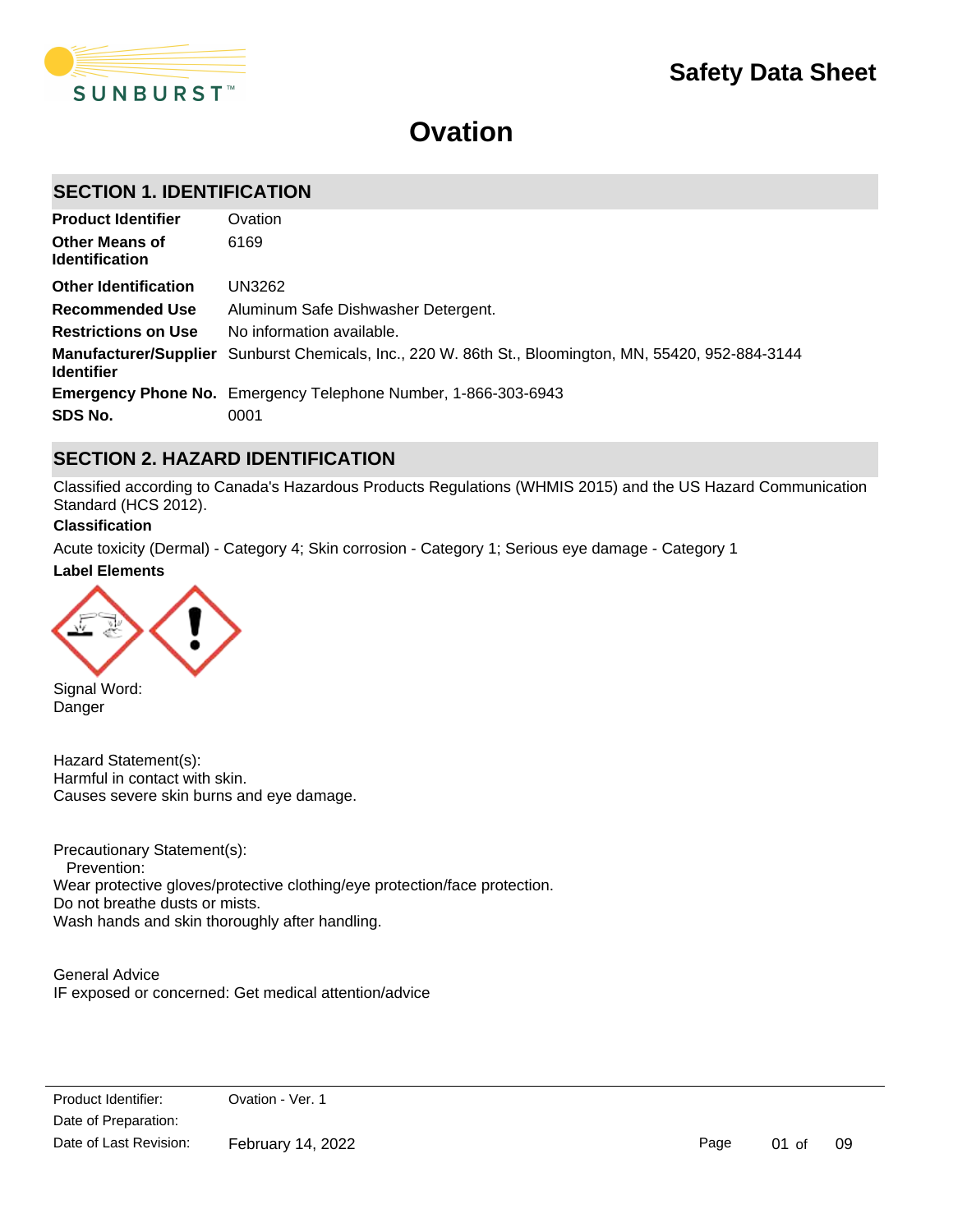Eyes

IF IN EYES: Rinse cautiously with water for several minutes. Remove contact lenses, if present and easy to do. Continue rinsing.

Immediately call a POISON CENTRE or doctor.

**Skin** IF ON SKIN: Wash with plenty of water. Take off contaminated clothing and wash it before reuse. Call a POISON CENTRE or doctor if you feel unwell.

Inhalation IF INHALED: Remove person to fresh air and keep comfortable for breathing.

Ingestion

IF SWALLOWED: Immediately call a POISON CENTRE or doctor. IF SWALLOWED: Rinse mouth. Do NOT induce vomiting.

Storage: Store locked up. Store in a well-ventilated place. Keep container tightly closed.

Disposal:

Dispose of contents and container in accordance with local, regional, national and international regulations.

# **Other Hazards**

Not applicable.

-----------------------------------------------------------------------------------------------------------

PRODUCT AT USE DILUTION Classification Category of Use Dilution: Skin corrosion - Category 2; Serious eye damage - Category 2

Signal Word Warning

Hazard Statements Causes skin and serious eye irritation

Precautionary Statement(s):

 Prevention: Wash hands and skin thoroughly after handling. Wear protective gloves / protective clothing / eye protection / face protection

General Response:

IF IN EYES: Rinse cautiously with water for several minutes. Remove contact lenses, if present and easy to do. Continue rinsing. If eye irritation persists, Get medical advice/attention. IF ON SKIN: Wash with plenty of water. Take off contaminated clothing and wash it before reuse. IF SWALLOWED: Rinse mouth, sip a glass of water if able to do so. Do NOT induce vomiting. Call a POISON CENTRE or doctor/physician if you feel unwell.

Storage: Store in accordance with local regulations.

------------------------------------------------------------------------------------------------------------.

Page 02 of 09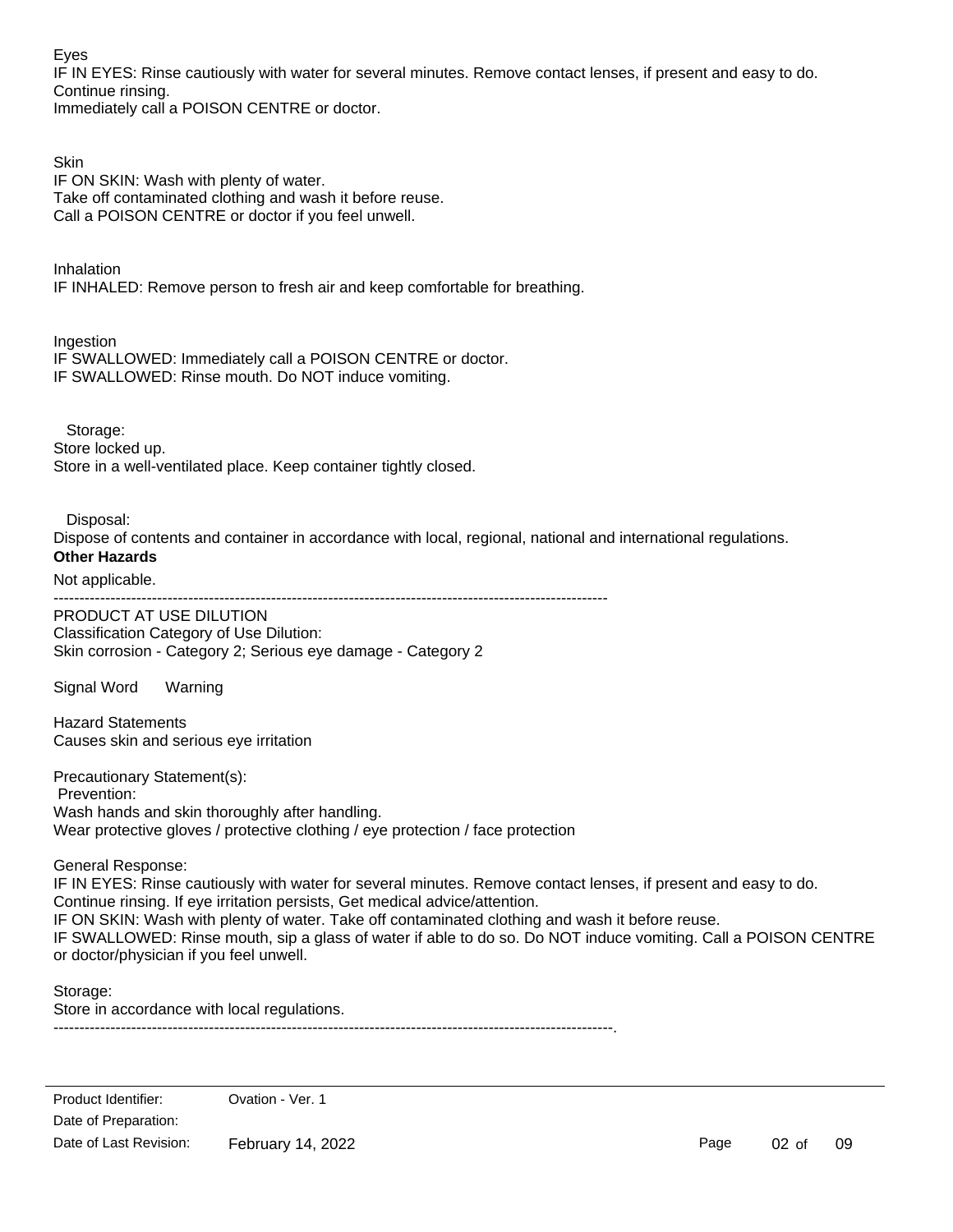# **SECTION 3. COMPOSITION/INFORMATION ON INGREDIENTS**

| <b>Chemical Name</b>                                                   | <b>CAS No.</b> | %         | Other Identifiers Other Names |  |
|------------------------------------------------------------------------|----------------|-----------|-------------------------------|--|
| Pentasodium Triphosphate                                               | 7758-29-4      | 15-35     |                               |  |
| Sodium Metasilicate                                                    | 6834-92-0      | $15 - 40$ |                               |  |
| Sodium hydroxide                                                       | 1310-73-2      | $5 - 15$  |                               |  |
| water                                                                  | 7732-18-5      | $5 - 10$  |                               |  |
| 2-Propenoic acid, telomer with<br>sodium hydrogen sulfite, sodium salt | 66019-18-9     | $1 - 5$   |                               |  |
| Methyl-oxirane polymer with oxirane 9003-11-6                          |                | $1 - 5$   |                               |  |

### **Notes**

PRODUCT AT USE DILUTION

Contains ingredients listed above at weight % less than 0.1%

# **SECTION 4. FIRST-AID MEASURES**

### **First-aid Measures**

# **Inhalation**

Remove source of exposure or move to fresh air. Get medical advice or attention if you feel unwell or are concerned.

# **Skin Contact**

Wash gently and thoroughly with lukewarm, gently flowing water and mild soap for 5 minutes. Thoroughly clean clothing, shoes and leather goods before reuse or dispose of safely. If symptoms persist, call a physician.

### **Eye Contact**

Immediately rinse the contaminated eye(s) with lukewarm, gently flowing water for 15-20 minutes, while holding the eyelid(s) open. Seek immediate medical attention/advice.

### **Ingestion**

Do NOT induce vomiting. Drink plenty of water. Never give anything by mouth to an unconscious person. If symptoms persist, call a physician.

# **First-aid Comments**

Get medical advice or attention if you feel unwell or are concerned.

----------------------------------------------------------------------------------------------------------

#### PRODUCT AT USE DILUTION

EYE CONTACT:

IF IN EYES: Rinse cautiously with water for several minutes. Remove contact lenses, if present and easy to do. Continue rinsing. If eye irritation persists, Get medical advice/attention.

# SKIN CONTACT:

Wash off immediately with plenty of water for at least 15 minutes. Use mild soap if available. Get medical attention if irritation develops and persists.

# INHALATION:

Get medical attention if symptoms occur.

# INGESTION:

Rinse mouth. Get medical attention if symptoms occur. ----------------------------------------------------------------------------------------------------------.

# **Most Important Symptoms and Effects, Acute and Delayed**

None known.

# **Immediate Medical Attention and Special Treatment**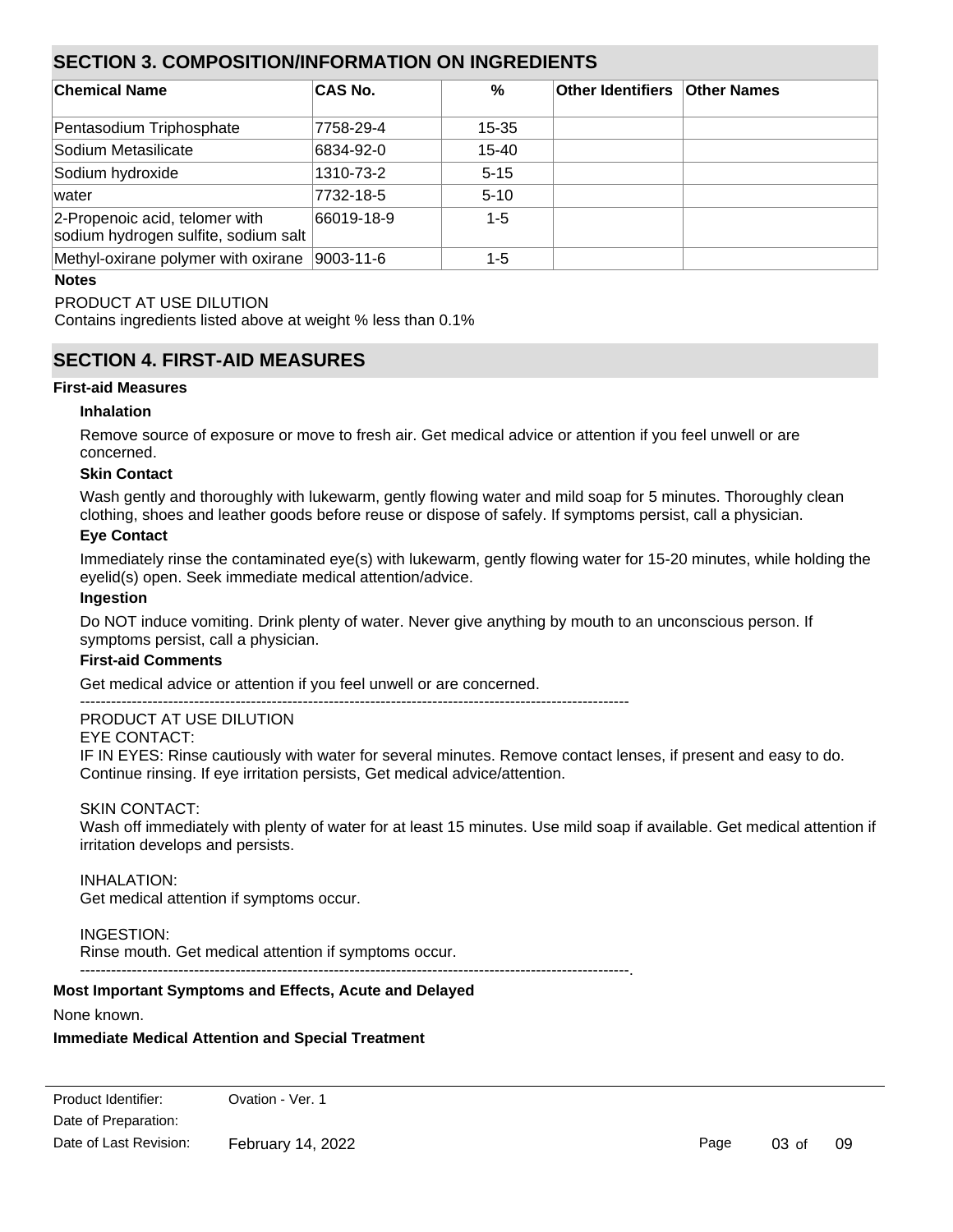### **Special Instructions**

Treat symptomatically.

# **SECTION 5. FIRE-FIGHTING MEASURES**

# **Extinguishing Media**

# **Suitable Extinguishing Media**

Water. Carbon dioxide (CO 2 ). Dry chemical.

### **Unsuitable Extinguishing Media**

None known.

### **Specific Hazards Arising from the Product**

Not sensitive to static discharge. Not sensitive to mechanical Impact.

### **Special Protective Equipment and Precautions for Fire-fighters**

As in any fire, wear self-contained breathing apparatus pressure-demand, MSHA/NIOSH (approved or equivalent) and full protective gear.

As in any fire, wear self-contained breathing apparatus pressure-demand, MSHA/NIOSH (approved or equivalent) and full protective gear.

# **SECTION 6. ACCIDENTAL RELEASE MEASURES**

### **Personal Precautions, Protective Equipment, and Emergency Procedures**

Avoid contact with skin, eyes and clothing. Do not breathe spray mist. Ensure adequate ventilation. Use personal protective equipment. If spilled, take caution, as material can cause surfaces to become slippery.

#### **Environmental Precautions**

Avoid release to the environment. Collect spillage. See Section 12 for additional Ecological Information. Dispose of contents/container to an approved waste disposal plant.

### **Methods and Materials for Containment and Cleaning Up**

Contain and soak up spill with absorbent that does not react with spilled product. Collect and reuse if possible. Following product recovery, flush area with water.

#### **Other Information**

----------------------------------------------------------------------------------------------------------

# PRODUCT AT USE DILUTION

Personal precautions, protective equipment and emergency procedures: Avoid contact with skin, eyes and clothing. Do not breathe spray mist. Ensure adequate ventilation. Use personal protective equipment. Solution can cause surfaces to become slippery

Environmental precautions:

Avoid release to the environment. Rinse or mop up use solutions. Solutions may be flushed down sanitary sewer drains.

Methods and materials for containment and cleaning up:

Stop leak if safe to do so. Contain spillage, and then collect with noncombustible absorbent material, (e.g. sand, earth, diatomaceous earth, vermiculite) and place in container for disposal according to local / national regulations (see section 13). For large spills, dike spilled material or otherwise contain material to ensure runoff does not reach a waterway.

----------------------------------------------------------------------------------------------------------.

# **SECTION 7. HANDLING AND STORAGE**

#### **Precautions for Safe Handling**

Handle in accordance with good industrial hygiene and safety practice. Ensure adequate ventilation. Avoid contact with skin, eyes and clothing. Do not breathe vapours or spray mist. Do not eat, drink or smoke when using this product, or its use solutions.

Date of Preparation: Product Identifier: Ovation - Ver. 1 Date of Last Revision: February 14, 2022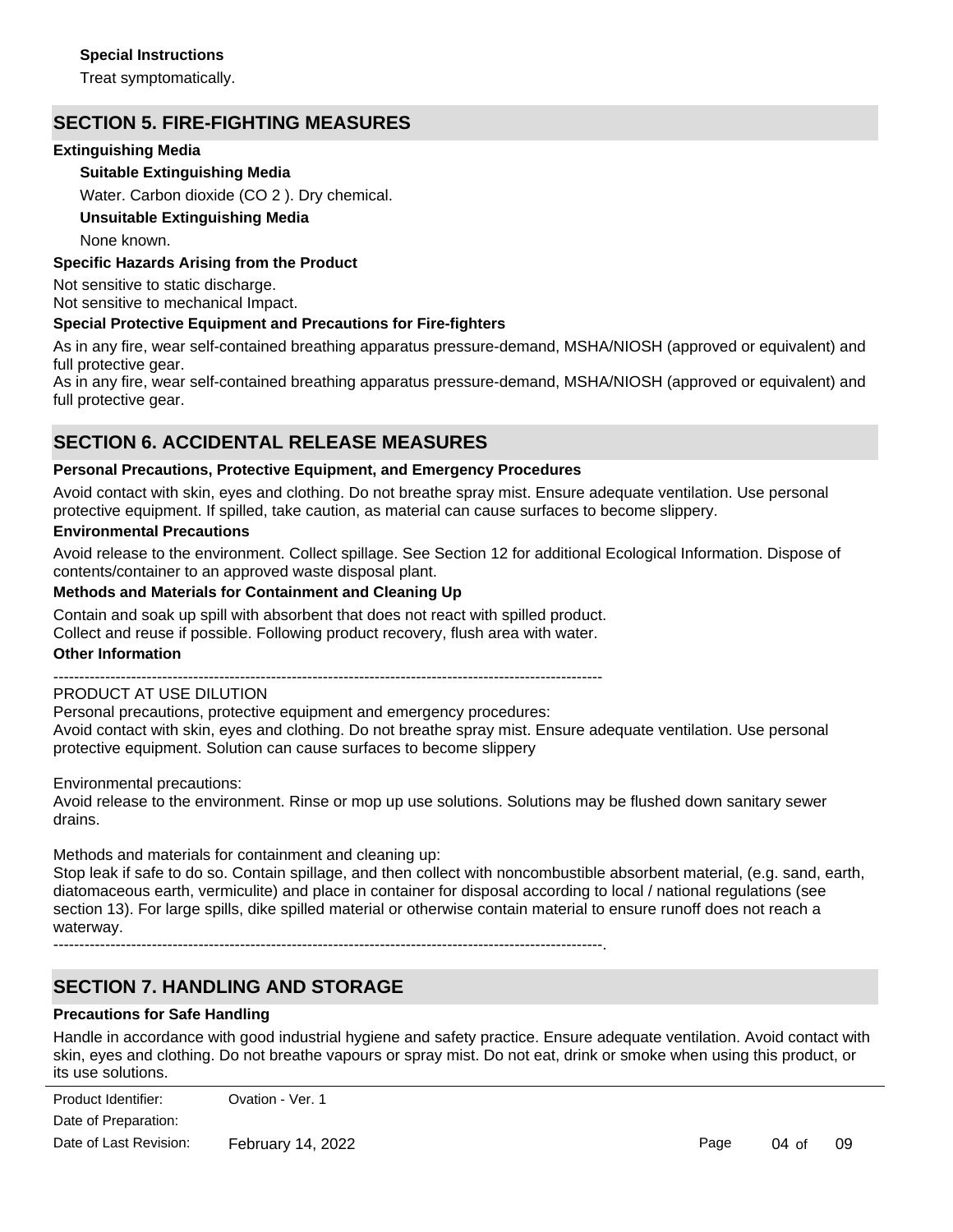# **Conditions for Safe Storage**

Keep container tightly closed. Keep container closed when not in use. Keep out of the reach of children.

----------------------------------------------------------------------------------------------------------

#### PRODUCT AT USE DILUTION Precautions for Safe Handling:

Avoid contact with skin and eyes. Wash hands thoroughly after handling.

#### Conditions for Safe Storage:

Keep out of reach of children. Store in suitable labeled containers.

----------------------------------------------------------------------------------------------------------.

# **SECTION 8. EXPOSURE CONTROLS/PERSONAL PROTECTION**

#### **Control Parameters**

|                      | <b>ACGIH TLV®</b>  |             | <b>OSHA PEL</b>     |                     | <b>AIHA WEEL</b> |            |
|----------------------|--------------------|-------------|---------------------|---------------------|------------------|------------|
| <b>Chemical Name</b> | TWA                | <b>STEL</b> | TWA                 | Ceilina             | 8-hr TWA         | <b>TWA</b> |
| Sodium hydroxide     | $2 \text{ mg/m}$ 3 |             | $ 2 \text{ mg/m}$ 3 | $ 2 \text{ mg/m3} $ |                  |            |

A5 = Not suspected as a human carcinogen.

### **Appropriate Engineering Controls**

Provide eyewash in work area, if contact or splash hazard exists.

#### **Individual Protection Measures**

#### **Eye/Face Protection**

Wear chemical safety goggles and face shield when contact is possible.

#### **Skin Protection**

Rubber or vinyl gloves recommended when handling solid chemicals or their use solutions.

#### **Respiratory Protection**

Not normally required if product is used as directed. If exposure limits are exceeded or irritation is experienced, NIOSH/MSHA approved respiratory protection should be worn.

# **SECTION 9. PHYSICAL AND CHEMICAL PROPERTIES**

### **Basic Physical and Chemical Properties**

| Appearance                                                   | Pink.                                               |
|--------------------------------------------------------------|-----------------------------------------------------|
| <b>Odour</b>                                                 | Odourless                                           |
| <b>Odour Threshold</b>                                       | Not available                                       |
| рH                                                           | Not applicable                                      |
| <b>Melting Point/Freezing Point</b>                          | 60 °C (140 °F) (melting); Not applicable (freezing) |
| <b>Initial Boiling Point/Range</b>                           | Not available                                       |
| <b>Flash Point</b>                                           | Not available                                       |
| <b>Evaporation Rate</b>                                      | Not applicable                                      |
| <b>Flammability (solid, gas)</b>                             | Not applicable                                      |
| <b>Upper/Lower Flammability or</b><br><b>Explosive Limit</b> | Not applicable (upper); Not applicable (lower)      |
| Vapour Pressure                                              | Not applicable                                      |
| Vapour Density (air = 1)                                     | Not applicable                                      |
| Relative Density (water $= 1$ )                              | Not available                                       |
| <b>Solubility</b>                                            | Soluble in water; Not available (in other liquids)  |
| <b>Partition Coefficient,</b><br>n-Octanol/Water (Log Kow)   | Not applicable                                      |

**Product Identifier:** Ovation - Ver. 1 Date of Preparation: Date of Last Revision: February 14, 2022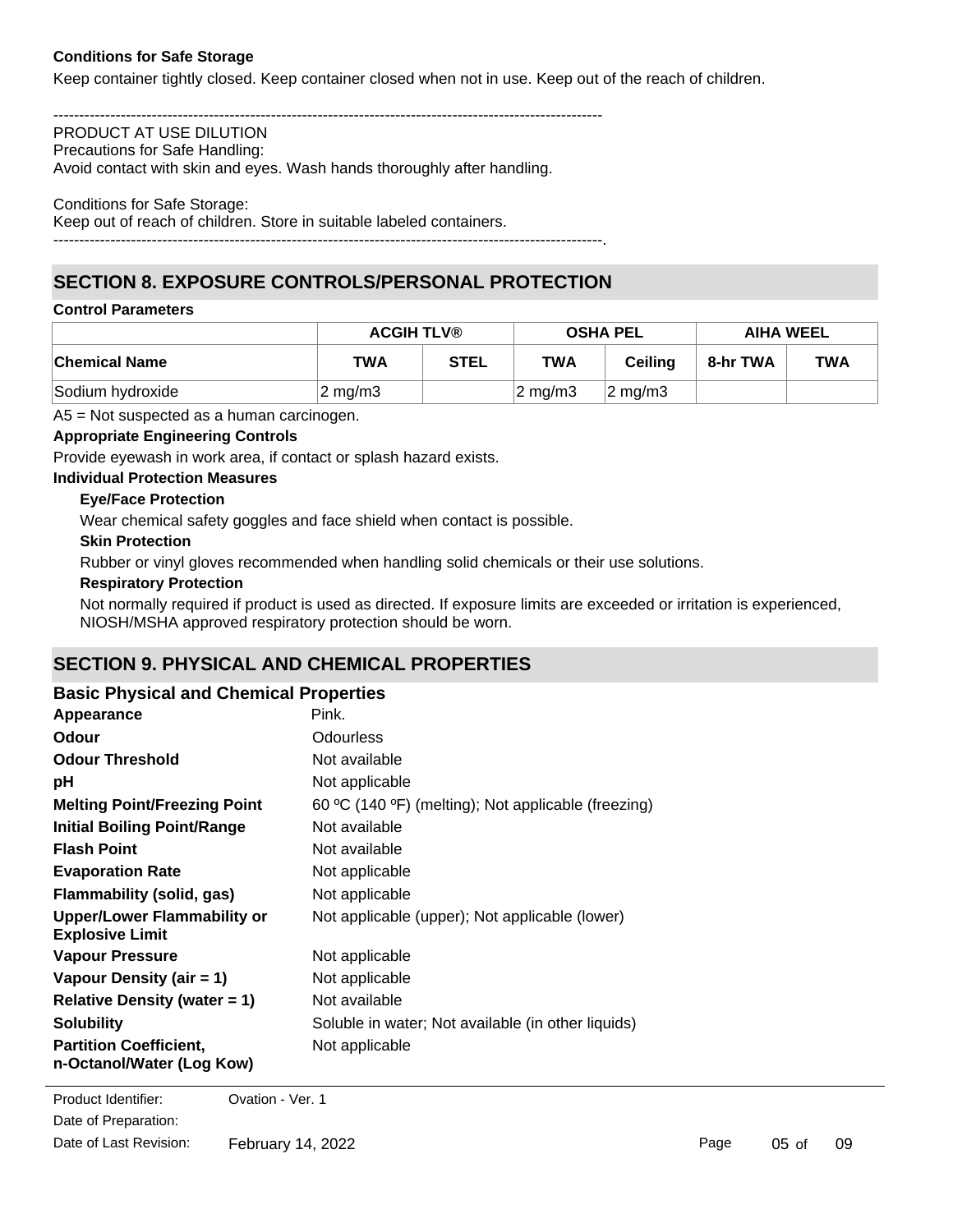| Not applicable                                       |
|------------------------------------------------------|
| Not available                                        |
| Not applicable (kinematic); Not applicable (dynamic) |
|                                                      |
| Solid                                                |
| Use dilution pH is 10.0 - 11.5 pH                    |
| VOC Content $(\% ) = 0\%$                            |
|                                                      |

# **SECTION 10. STABILITY AND REACTIVITY**

**Chemical Stability** Normally stable. **Conditions to Avoid** None known. **Incompatible Materials** None known. **Hazardous Decomposition Products** None known. **Possibility of Hazardous Reactions** None expected under normal conditions of storage and use. **Reactivity** None known.

# **SECTION 11. TOXICOLOGICAL INFORMATION**

# **Likely Routes of Exposure**

Skin contact; eye contact.

# **Acute Toxicity**

| <b>Chemical Name</b>                                                      | <b>LC50</b>   | LD50 (oral)      | LD50 (dermal)    |
|---------------------------------------------------------------------------|---------------|------------------|------------------|
| 2-Propenoic acid, telomer<br>with sodium hydrogen sulfite,<br>sodium salt | Not available | 2500 mg/kg (rat) | Not available    |
| Sodium hydroxide                                                          | Not available | Not available    | 1350 mg/kg (rat) |
| Pentasodium Triphosphate                                                  | Not available | 4640 mg/kg (rat) | Not available    |
| Sodium Metasilicate                                                       | Not available | 1280 mg/kg (rat) | Not available    |

LC50: No information was located.

LD50 (oral): No information was located.

LD50 (dermal): No information was located.

### **Skin Corrosion/Irritation**

Causes severe skin burns.

#### **Serious Eye Damage/Irritation**

Causes serious eye damage.

# **STOT (Specific Target Organ Toxicity) - Single Exposure**

# **Inhalation**

May cause irritation of respiratory tract.

### **Ingestion**

Harmful if swallowed. Ingestion may cause gastrointestinal irritation, nausea, vomiting and diarrhea.

Product Identifier: **Collection Collection** Date of Preparation: Date of Last Revision: February 14, 2022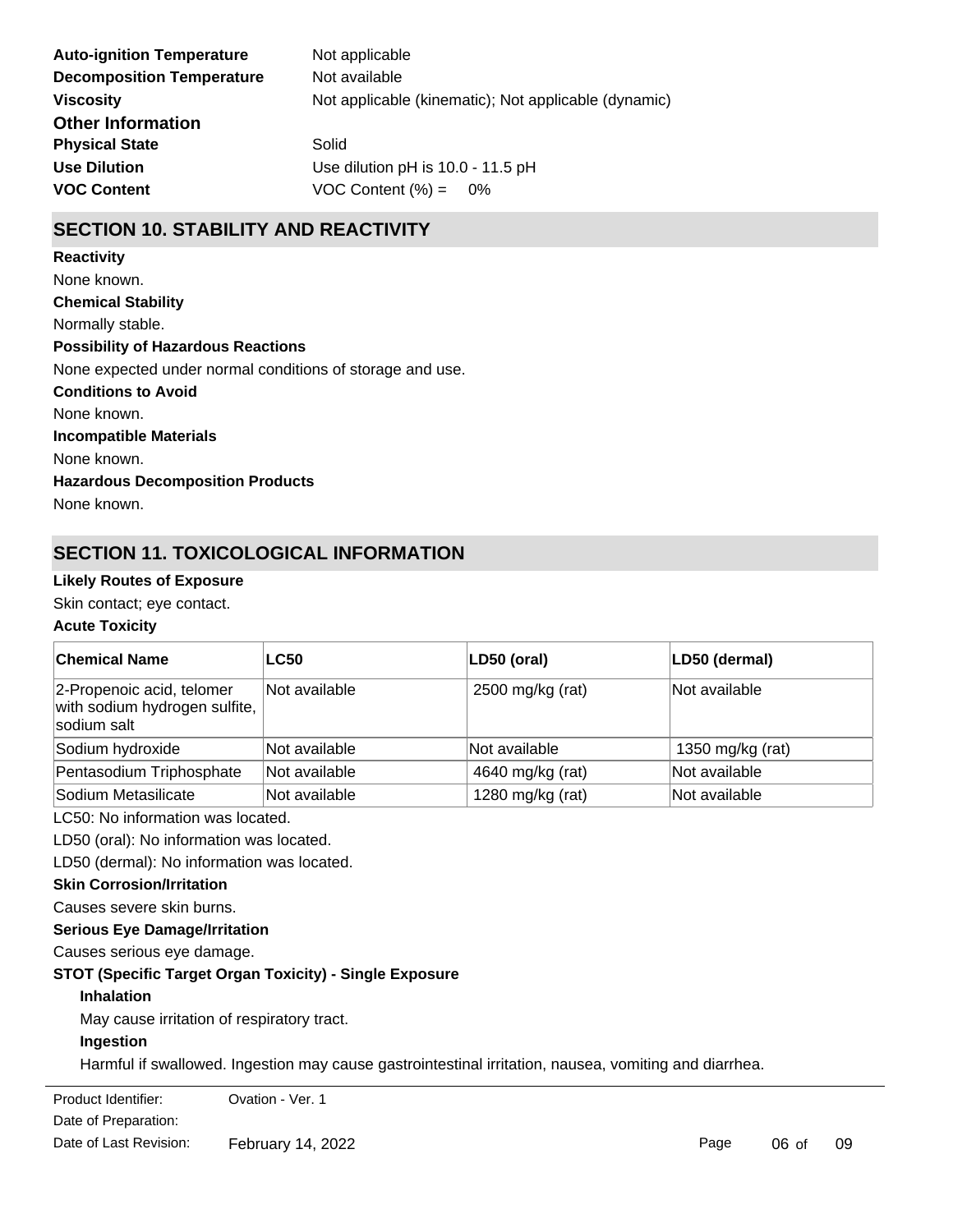# No information available. **STOT (Specific Target Organ Toxicity) - Repeated Exposure Respiratory and/or Skin Sensitization** No information available. **Carcinogenicity** Not a carcinogen. **Development of Offspring** No information was located. **Reproductive Toxicity** No information was located. **Germ Cell Mutagenicity** Not mutagenic. **Interactive Effects** No information was located. **Other Information** --------------------------------------------------------------------------------------- **Sexual Function and Fertility Effects on or via Lactation** No information was located. No information was located. **Aspiration Hazard**

PRODUCT AT USE DILUTION

Inhalation: May cause irritation of respiratory tract. Eye Contact: Causes eye irritation. Skin Contact: May cause skin irritation. Ingestion: Harmful if swallowed. Ingestion may cause gastrointestinal irritation, nausea, vomiting, and diarrhea. ---------------------------------------------------------------------------------------

# **SECTION 12. ECOLOGICAL INFORMATION**

# **Ecotoxicity**

Harmful, with long lasting effects to aquatic life, based on acute toxicity tests.

# **Acute Aquatic Toxicity**

| <b>Chemical Name</b> | ∣LC50 Fish                                                              | <b>IEC50 Crustacea</b>                                                   | <b>ErC50 Aquatic</b><br><b>Plants</b> | ErC50 Algae   |
|----------------------|-------------------------------------------------------------------------|--------------------------------------------------------------------------|---------------------------------------|---------------|
| Sodium hydroxide     | 45.4 mg/L (Lepomis Not available<br>lmacrochirus<br>(bluegill); static) |                                                                          | Not available                         | Not available |
| Sodium Metasilicate  | static)                                                                 | 2320 mg/L (96-hour; 247 mg/L (Daphnia<br>magna (water flea);<br>48-hour) | Not available                         | Not available |

**Persistence and Degradability**

No information available.

**Bioaccumulative Potential**

No information available.

# **Mobility in Soil**

Studies are not available.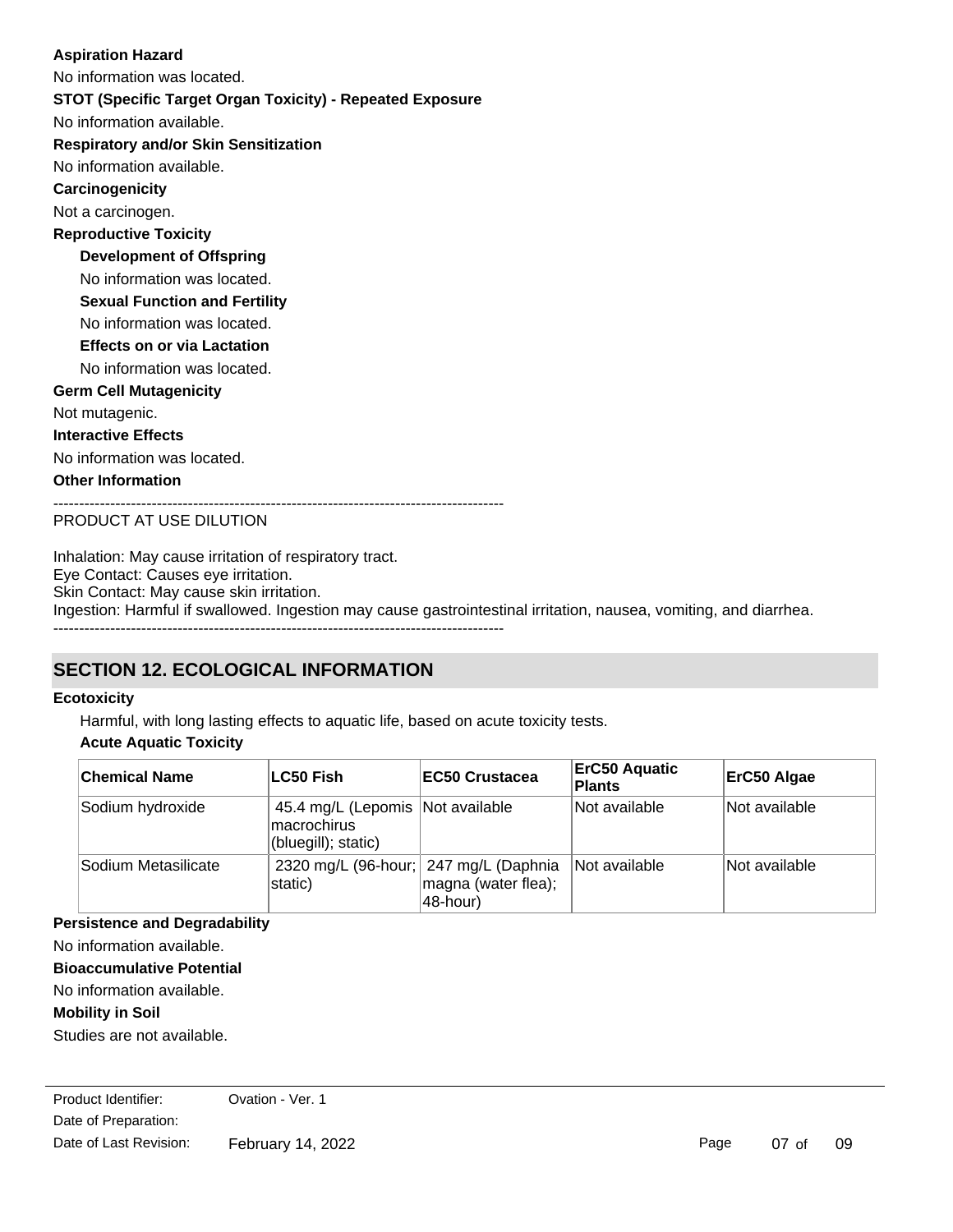# **Other Adverse Effects**

There is no information available.

# **SECTION 13. DISPOSAL CONSIDERATIONS**

# **Disposal Methods**

Dispose of contents and container in accordance with local, regional, national and international regulations.

# **SECTION 14. TRANSPORT INFORMATION**

| <b>Regulation</b> | UN No. | <b>Proper Shipping Name</b>                                     | <b>Transport Hazard</b><br>Class(es) | <b>Packing</b><br><b>Group</b> |
|-------------------|--------|-----------------------------------------------------------------|--------------------------------------|--------------------------------|
| <b>IUS DOT</b>    | UN3262 | Corrosive Solid, basic, inorganic, n.o.s. (Sodium<br>hydroxide) |                                      |                                |

**Environmental** Not applicable

**Hazards**

**Special Precautions** Not applicable

# **Transport in Bulk According to Annex II of MARPOL 73/78 and the IBC Code**

Not applicable

**Emergency Response** 154

**Guide No.**

# **SECTION 15. REGULATORY INFORMATION**

# **Safety, Health and Environmental Regulations**

### **Canada**

# **Domestic Substances List (DSL) / Non-Domestic Substances List (NDSL)**

All ingredients are listed on the DSL/NDSL.

#### **USA**

# **Toxic Substances Control Act (TSCA) Section 8(b)**

All ingredients are listed on the TSCA Inventory.

# **Additional USA Regulatory Lists**

SARA Title III - Section 313:

Section 313 of Title III of the Superfund Amendments and Reauthorization Act of 1986 (SARA). This product does contain chemicals which are subject to the reporting requirements of the Act and Title 40 of the Code of Federal Regulations, Part 372.

SARA Title III - Section 311/312:

| Acute Health Hazard               | Yes |    |
|-----------------------------------|-----|----|
| Chronic Health Hazard             | N٥  |    |
| Fire Hazard                       | No  |    |
| Sudden Release of Pressure Hazard |     | N٥ |
| <b>Reactive Hazard</b>            |     | N٥ |

California Proposition 65 This product contains no Proposition 65 chemicals.

U.S. EPA Label Information

122.21 and 40 CFR 122.42):

EPA Registration Number : Not applicable.

# **Clean Water Act**

This product contains the following substances which are regulated pollutants pursuant to the Clean Water Act (40 CFR